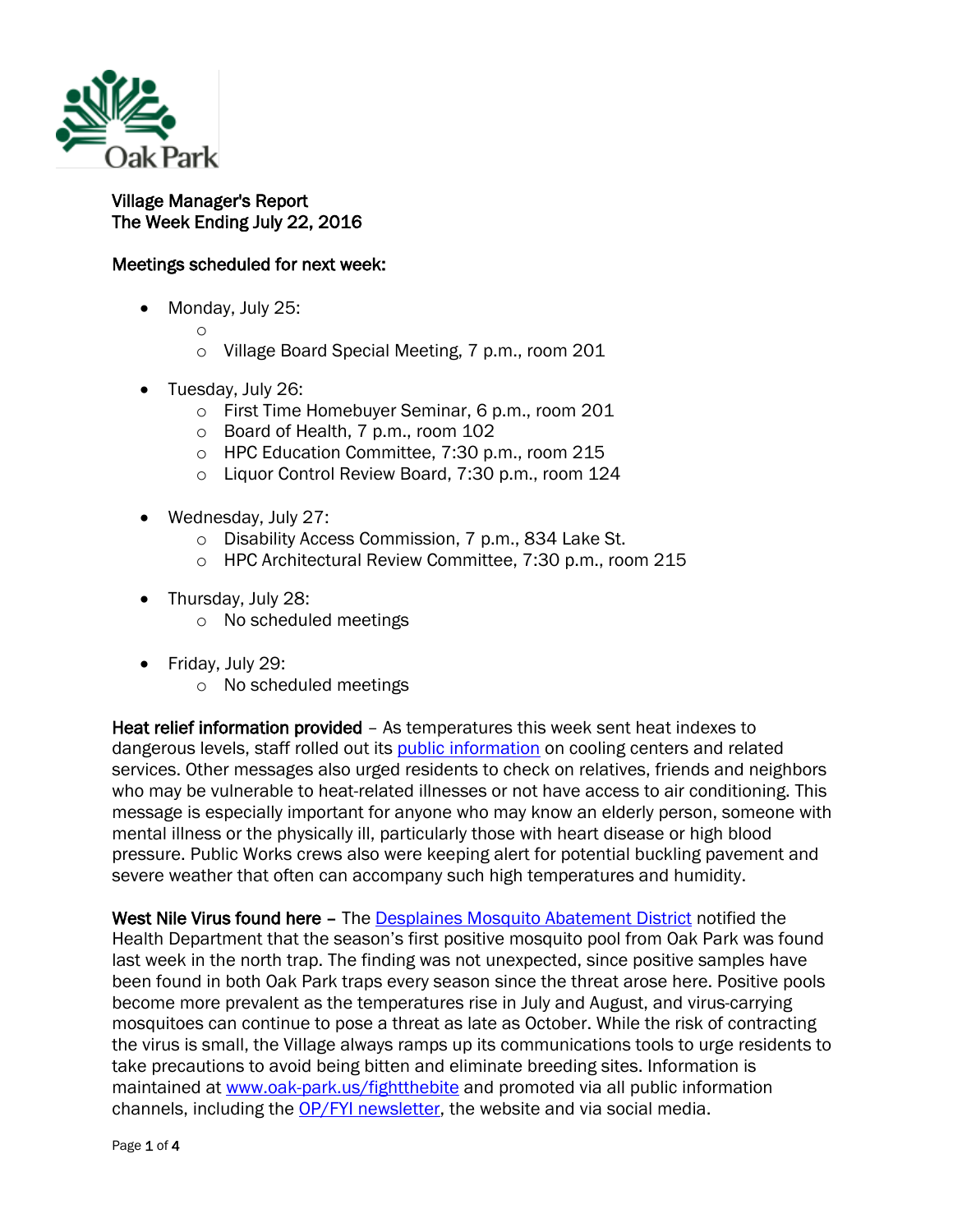Vehicle sticker sales report – About 681 fewer vehicle stickers were sold through July 15 this year as compared to the same period last year. Online sales this season were down more than 2,500 stickers compared to last, while in-person sales at Village Hall were up by nearly 2,000 stickers sold in 2016 as compared to the same period last year. Online sales continued to represent the largest single category of sales in 2016 – 56 percent – but were below the 66 percent share in 2015. In-person sales at Village Hall comprised the second largest category, and grew to 37 percent of total sales this year, compared to about 27 percent in 2015. Mail renewals were up slightly, representing 6 percent of 2016 sales compared to 5 percent of sales last year. [Click here to see the sales report.](http://www.oak-park.us/sites/default/files/456678891/2016-07-18-vehicle-sticker-sales_report2.pdf)

Wayfinding sign project update – Representatives of the planning and design firm [Sasaki](http://www.sasaki.com/)  [Associates, Inc.](http://www.sasaki.com/) were in town this week asking residents and visitors about their views on a sign program to make it easier to find one's way to the many attractions and services the community has to offer. Sasaki staff was at last night's (July 21) *[Thursday Night Out](http://www.downtownoakpark.net/signature-event/thursday-night/)* dining event downtown and are scheduled to be at Saturday's (July 23) [Oak Park Farmers' Market.](http://www.oak-park.us/our-community/oak-park-farmers-market) Willing individuals are being asked to [take a brief online survey](http://mypark.sasaki.com/oak-park/) on electronic tablets to help the Sasaki team gain insights into the attitudes, views and demographics of those participating in these two very different, but popular Village activities. The survey also will be rolled out community wide in the coming days. More information on the project is posted at [www.oak-park.us/wayfinding.](http://www.oak-park.us/wayfinding)

Youth skills workshops registration deadline near – The deadline to register for the Community Relations Department's annual youth skills workshop is Mon., July 25. The program teaches residents ages 16 to 18 the skills and techniques that can help them find and keep a job. [This year's workshop](http://r20.rs6.net/tn.jsp?f=001hirQ2HQUE0LeIPTbAf2i8k4_s3GRDc-xLCQGoRm_MxB9jdrDVUv4iQ2oGGT688_QeARf_pH2MwMqdE20pJsd6rur_RbquRHKYxM9kAC2OYfmamerNVkcRskwn6Ai1sGCBGjlZVDn2kwG_zeOp0RwLa4UGT9YzEyNjNoEhSWgtYZp6AOTy3L3qLTCnL4m2PKpaU15C0J9a8-Up_8uwTYDPQfRd54regFZoQ7tm3HM4hPkdS9EB4k673PoqfKx2vQFy_UoABeUMCSFti4jyJryqJbBFXGWkhgTH1FRO28hRaxsiIv3EMgQQ3wmF-G-af7t8QfTA_bTLRT6dg_TCqhValfe6An8ViTK8YbSyhBhgECZkt2gxrlb6A==&c=x0ppU8tGBI_-h7p18Yp6gaq8Nl2KZxpd7Ec01P-MsRhDMrQwWuNOfQ==&ch=0MpDTuEsL-1Bom4NvXYoLo4hWgSgx1SBYB15BXJqXY91FgBjnW1YAw==) is scheduled for 1 to 6 p.m., Aug. 1 - 5 at the main branch of the Oak Park Public Library. Participants learn skills such as resume writing, interviewing, career path development and interpersonal relations. The number of participants is limited, so if you know of anyone who might benefit from the program, urge them to [register online](http://r20.rs6.net/tn.jsp?f=001hirQ2HQUE0LeIPTbAf2i8k4_s3GRDc-xLCQGoRm_MxB9jdrDVUv4iQ9WECda_qdOiF3PHk1W4TSnUCON4TMM9OgofNGbPynrfA7IgRwACB8PQWDl6T9qq_QsgeeKATPYHFbX0GeyZM3shypnyumu4DH1JjEe7loq-nqE-ABQ-MoW_0At7hDX3G-Wu9IjK_8NyovSwiOl8ACB4tSvu9oRf5RlAqUjsJbtH6xggCFGKpYEqd8Jk_cqJ909Vxni4XcNCUtru2V3akqUdUXRIeXe3oRypFdmjEtyoRbcccBJIxpOZne5RuptfpOVbeUi_gf4RFg4G_X5djLi-v-Sya1t1p3oprZNBWh1lJCU5AGNvJYsCpQkhqXSJbNFkR2KhVvezHxmwyPcAx4tJ10SrS7K3ABbKeLqCUAl7XF6qIlKMuDU-qtNipmjqy2BMXjnGbEnYV2iIp0WK9vlDo1M8eXXcE6kld_DhDXE3nA9tKFvpgc=&c=x0ppU8tGBI_-h7p18Yp6gaq8Nl2KZxpd7Ec01P-MsRhDMrQwWuNOfQ==&ch=0MpDTuEsL-1Bom4NvXYoLo4hWgSgx1SBYB15BXJqXY91FgBjnW1YAw==) by July 25.

Surplus property on eBay – The Information Technology Department has returned to eBay for the first time this year to dispose of more than 100, 17-inch flat-screen monitors that are deemed obsolete for Village operations. IT has been using eBay successfully since 2004 to dispose of surplus property after first offering the items to other taxing bodies. The monitors are being sold in lots of five, with the starting bid at \$25 each or \$50 each to buy now. PayPal is the only method of payment accepted. All items are sold as is and must be picked up at Village Hall. The eBay seller name is *oakpark-it*, and communications with potential buyers is handled only through eBay.

South Boulevard streetscape – Work on the South Boulevard streetscape project has been suspended until at least next week while the electrical subcontractor awaits the delivery materials needed to finish the project. In the meantime, the electrical control box has been installed in the alley and is waiting ComEd's permission to connect the power source. New street light poles will be installed as soon as the control box is connected to the grid. Once materials are delivered and the electricity connected, work will resume on the north side of street.

Chicago Avenue projects – Underground work continued on the second stage of the Chicago Avenue sewer project now underway between Forest and Grove avenues. Work began at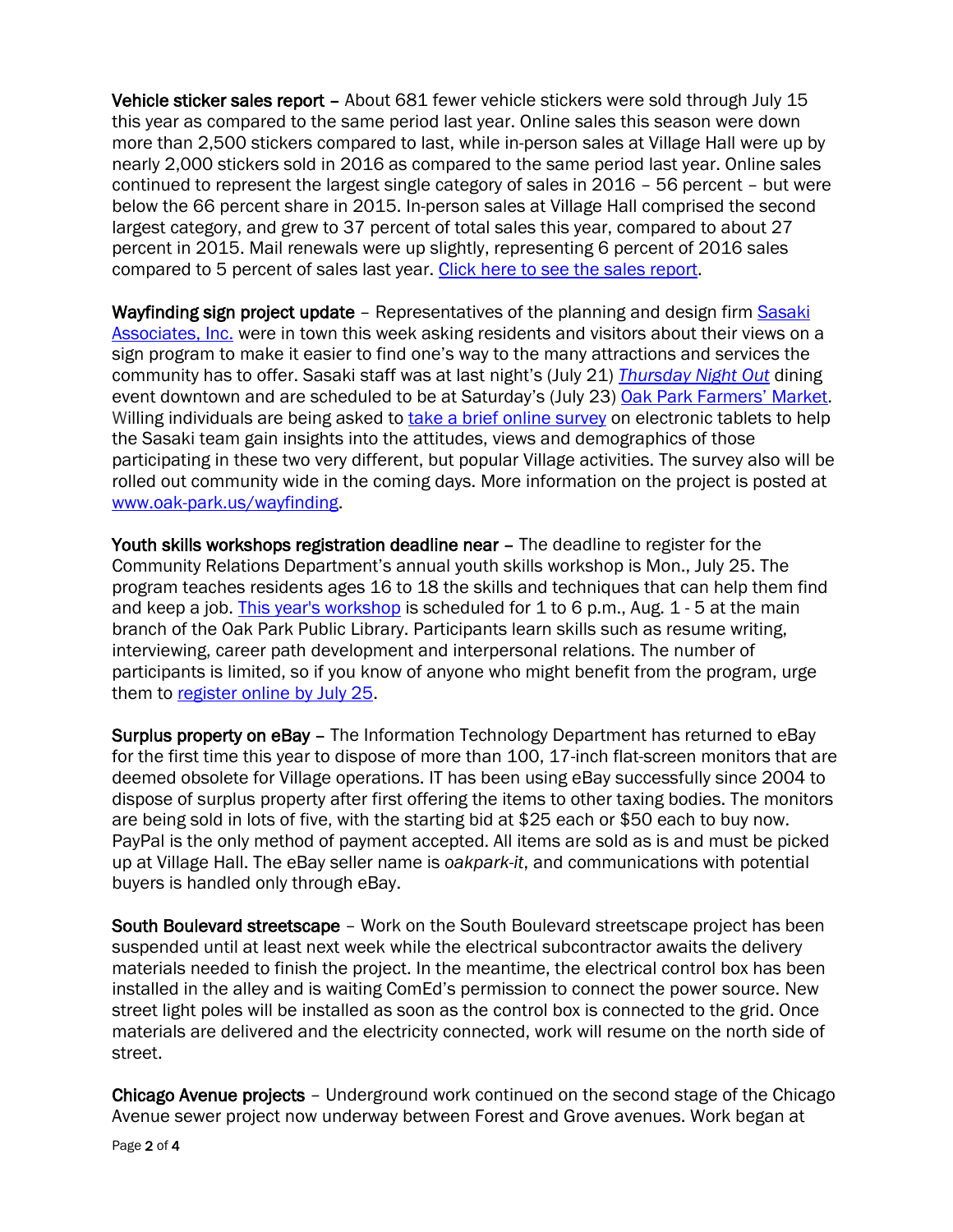Grove and is progressing to the west. Chicago Avenue traffic continues to be detoured to Division Street via Harlem and Oak Park avenues. Planning is underway for the state-funded paving of Chicago Avenue from Harlem to Austin Boulevard, which will begin after the completion of the sewer work, which is expected to end next month. Chicago Avenue will remain open during the paving, but traffic and parking disruptions are likely as curb and related concrete is replaced prior to the actual paving.

Elevate Oak Park development – Workers will be re-laying the brick pavers on the one-way portion of Westgate just west of Marion beginning Saturday (July 23) now that the underground work is completed. The goal is to have this section of the street open early next week prior to the start of the reconstruction of the adjacent south alley. Since the alley will be closed for the work, Westgate is needed to offer access to the businesses. The contractor will be required to have flaggers on site during the work to ensure that access to area business is maintained.

Harrison Street lighting project – Delivery of the ornamental fixtures this week means that work will resume next week on the new lights to be installed along Harrison Street from Ridgeland Avenue to Austin Boulevard. Installation of the new fixtures is expected to begin Monday on the south side of the street. Restoration work will be coordinated before the start of the school year. Substantial completion of the project remains on track for the second week in August.

Alley projects – Concrete pavement has been installed on 19 alleys with only two alleys remaining in the season's first round of projects. Work is progressing northward, with construction still underway between Berkshire and North avenue. The alleys between Iowa Street and Augusta Avenue and East and Fair Oaks avenues are now open, and the alleys between Greenfield and Berkshire streets and Oak Park and Euclid avenues were scheduled to be opened by the end of this week. Work on the two alleys adjacent to the Elevate Oak Park project downtown will begin next week on the south side of the site and is expected to take about three weeks. Staff has met with individual business operators affected by the work to introduce project team members and to explain and coordinate the upcoming alley work. Alternate truck loading zones, ADA access and arrangements for trash and recycling have been planned.

Street resurfacing/paving activities – Planning is well underway for the second round of resurfacing projects, which will include upgrading ADA corners on 28 blocks. Crews also are patching streets that are scheduled to be microsurfaced later this construction season.

Public Works Activities – Street Division crews repaired a number of street openings where utility repairs were made, as well as painted curbs by fire hydrants, cleaned trash container liners, repaired concrete curbs and sidewalks, installed thermoplastic markings at crosswalks, trimmed weeds, picked up litter, filled potholes and cleaned up after vehicle accidents. Water & Sewer Division crews repaired a sink hole at Adams Street and Euclid Avenue, water service leaks at 423 Forest Ave. and at Adams and Euclid avenues, and leaking fire hydrants at various locations. Forestry Division crews continued with routine summer tasks including tree removal, landscape restorations and responding to resident requests.

Employee news – Deputy Chief Anthony Ambrose was officially named to succeed Rick Tanksley as Chief of Police, who is retiring effective Sept. 1. Details on Tony's selection are